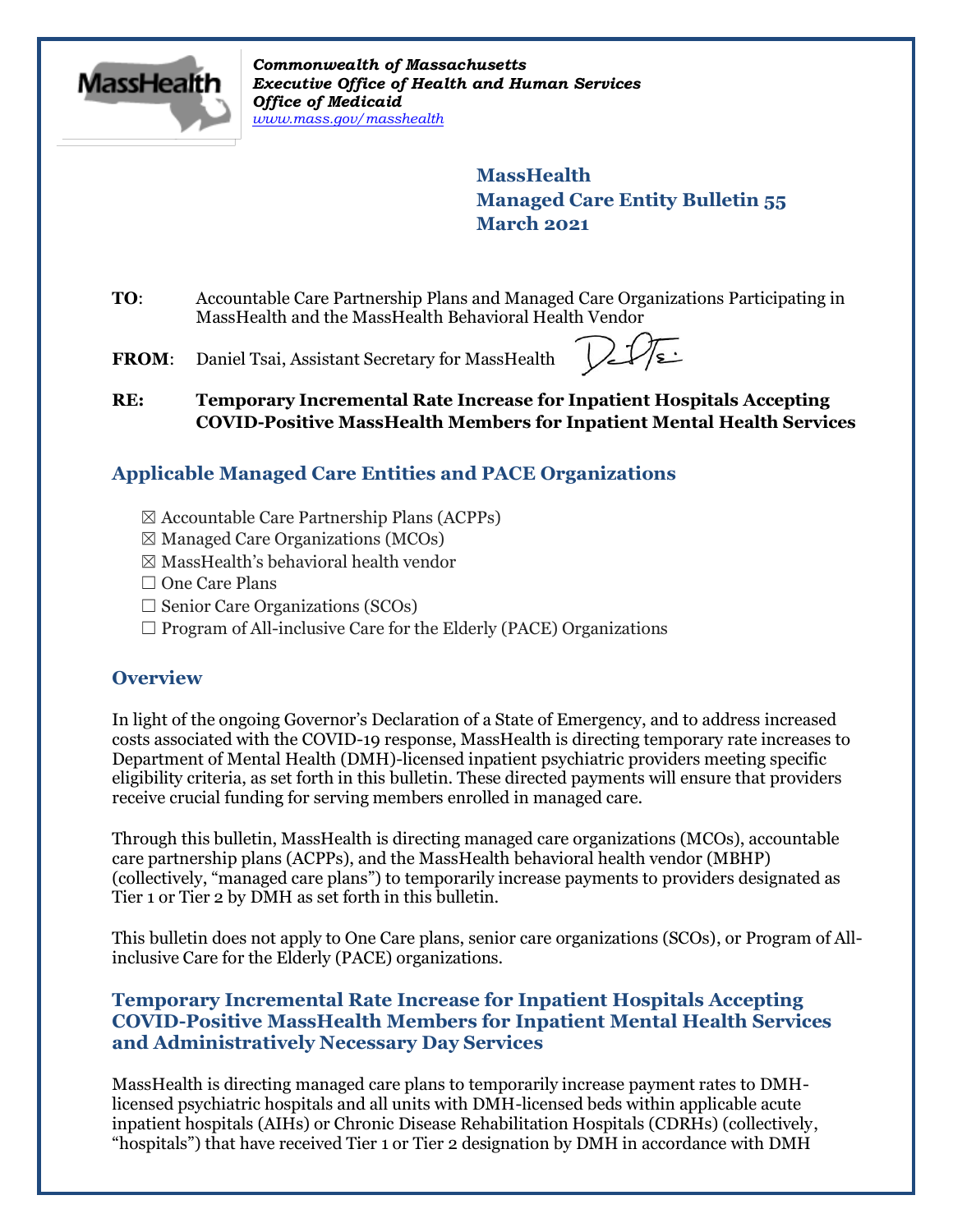**MassHealth Managed Care Entity Bulletin 55 March 2021 Page 2 of 3**

bulletin #20-05R. MassHealth will notify the plans of the hospitals that have been designated by DMH as Tier 1 and Tier 2 providers and that have met any other DMH requirements for eligibility.

For those Tier 1 and Tier 2 hospitals that have admitted COVID-19-positive MassHealth members for inpatient mental health services as set forth in this bulletin, the managed care plan must apply a \$1,050 per diem absolute increase to its current contracted rates with eligible providers for up to the first 14 days of an eligible MassHealth member's stay. The \$1,050 per diem increase applies for those dates of service on which a hospital provides inpatient mental health services or administratively necessary day services immediately following inpatient mental health services provided to a MassHealth member.

Managed care plans must apply the absolute increase to the plan's current contracted rates with eligible providers, regardless of whether those rates are the same as MassHealth's fee-for-service rates. If a managed care plan has sub-capitated or Alternative Payment Methodology (APM) arrangements with providers, the sub-capitated or APM payments to providers should be increased by the equivalent of the rate increases that would be required for fee-for-service payments. Managed care plans may not subject the required rate increases to any withhold arrangement with providers; the plans must ensure that providers receive the full rate increases. MassHealth will amend the plans' contracts to reflect these rate increase requirements.

Tier 2 hospital rate increases apply when:

- 1. The hospital admitted the member into a DMH-licensed bed for the primary purpose of rendering inpatient mental health services;
- 2. The member is confirmed to have been positive for SARS-CoV-2 at the time of admission to the DMH-licensed bed based on a SARS-CoV-2 Molecular Diagnostic test or an FDAapproved rapid antigen test administered before admission or within 96 hours after admission; and
- 3. The member is not suspected to have become COVID-19-positive from exposure occurring within the admitting hospital or from interactions with any member of the hospital's staff or other currently COVID-19-positive patients at the hospital.

Tier 1 hospital rate increases apply when:

- 1. The hospital admitted the member into a DMH-licensed bed for the primary purpose of rendering inpatient mental health services;
- 2. The member was admitted with negative or pending test results, and is later confirmed to be positive for SARS-CoV-2 based on a SARS-CoV-2 Molecular Diagnostic test or an FDAapproved rapid antigen test administered before admission or within 96 hours after admission;
- 3. The member is not suspected to have become COVID-19-positive from exposure occurring within the admitting hospital or from interactions with any member of the hospital's staff or other currently COVID-positive patients at the hospital; and
- 4. The hospital was unable to transfer the member to a designated Tier 2 hospital.